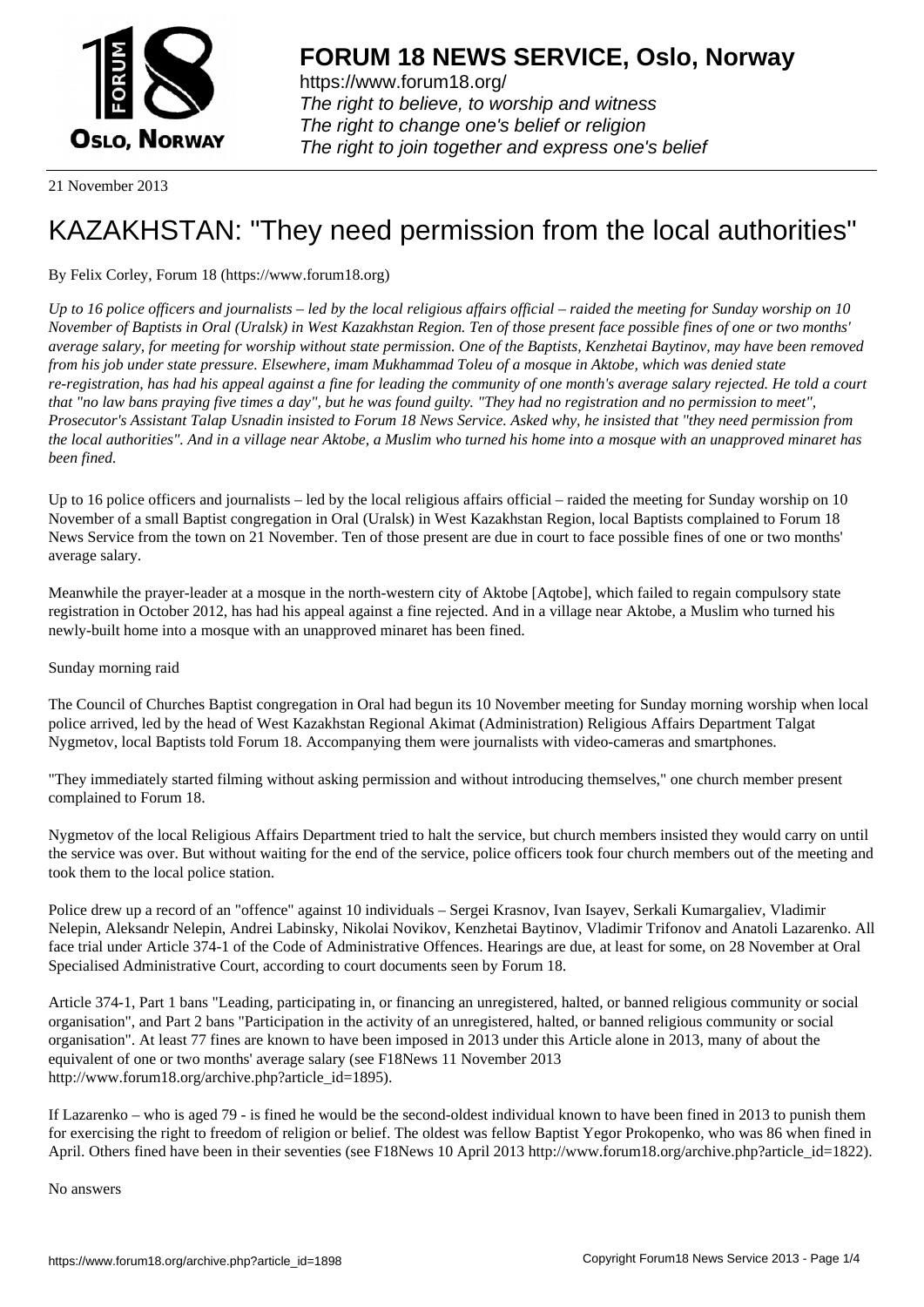as available to ask if he was available to speak. After a delay the phone line was cut. When  $\mathcal{A}$ who did not give her name – told Forum 18 it was a wrong number.

Forum 18 could find no police officer prepared to explain why the Baptist Church's Sunday service had been raided. Oral Prosecutor Aydin Rashidov claimed to Forum 18 on 21 November that his office was not involved.

Church member fired for his faith?

Church members told Forum 18 that Baytinov, one of those expecting to be fined, had been sacked from his job as a caretaker at Oral's School No. 1 because of his faith. He had worked at the school for a year and his last day at work was 4 November, less than a week before the raid on the church.

They said school headteacher Nurly Dauletkaliyeva had been summoned by Oral's Prosecutor's Office and instructed to remove him from his job. "They said he is a 'sectarian' who spreads his faith at work," church members told Forum 18.

Dauletkaliyeva of School No. 1 denied that Baytinov had been sacked and that his faith was connected to the end of his contract. "No-one summoned me," she insisted to Forum 18 on 21 November. "His contract was for one year and it ended. He had been told it would be ending."

Prosecutor Rashidov denied absolutely that any of his staff had summoned headteacher Dauletkaliyeva and pressured her to sack Baytinov. "This is the first I heard of this," he claimed to Forum 18. "It didn't happen."

Independent mosque's imam loses appeal

Imam Mukhammad Toleu has failed in his appeal against an administrative fine for leading prayers in Fatikha Mosque in Aktobe, according to the verdict seen by Forum 18. He had been found guilty on 27 September by Aktobe Specialised Administrative Court of violating Administrative Code Article 375, Part 1 ("Violation of the demands established in law for the conducting of religious rites, ceremonies and/or meetings; carrying out of charitable activity; the import, production, publication and/or distribution of religious literature and other materials of religious content (designation) and objects of religious significance; and building of places of worship and changing the designation of buildings into places of worship").

Imam Toleu was fined 50 MFIs or 86,550 Tenge (about 3,500 Norwegian Kroner, 425 Euros or 550 US Dollars), which is about one month's average wages, for his "offence". Article 375 was greatly expanded at the same time the harsh 2011 Religion Law was introduced (see F18News 23 September 2011 http://www.forum18.org/Archive.php?article\_id=1617). Many fines have been imposed under this Article in 2013 (see F18News 11 November 2013 http://www.forum18.org/archive.php?article\_id=1895).

Long targeted

The Justice Department had registered the mosque community in September 2005 at the address of the home, registration it retained until 2012. But officials have since then worked to halt the use of the Fatikha Mosque for meetings for worship. Mosques are being denied re-registration – and so permission to exist – if they will not join the Muslim Board, with independent and ethnic minority mosques having being particularly targeted since at least 2010 (see eg. F18News 2 October 2013 http://www.forum18.org/Archive.php?article\_id=1882).

In a suit brought by Aktobe Akimat, Aktobe City Court ruled on 24 August 2011 that the house used by the Fatikha Mosque was a residential property and banned the owners from using it for worship, according to the ruling seen by Forum 18. Aktobe Regional Court rejected one of the home owners' appeal against the decision on 11 October 2011.

The city authorities had already forced the home owners to take down a notice in Arabic and a half moon symbol from the outside of the house.

Forum 18 was unable to question Aktobe Region Akimat's head of the Religious Affairs Department, Baurzhan Yesmekhan, or anyone at the Justice Department on 21 November.

### Re-registration bid rejected

After the adoption of the October 2011 Religion Law, all religious communities were given one year to apply to be re-registered (see F18News 21 November 2012 http://www.forum18.org/archive.php?article\_id=1768). Despite frequent assertions by state officials that the 2011 Religion Law states that all mosques must belong to the state-controlled Muslim Board (a monopoly that is not imposed on any other religious community), Forum 18 cannot find this requirement in this or in any other published law (see F18News 25 January 2013 http://www.forum18.org/archive.php?article\_id=1794).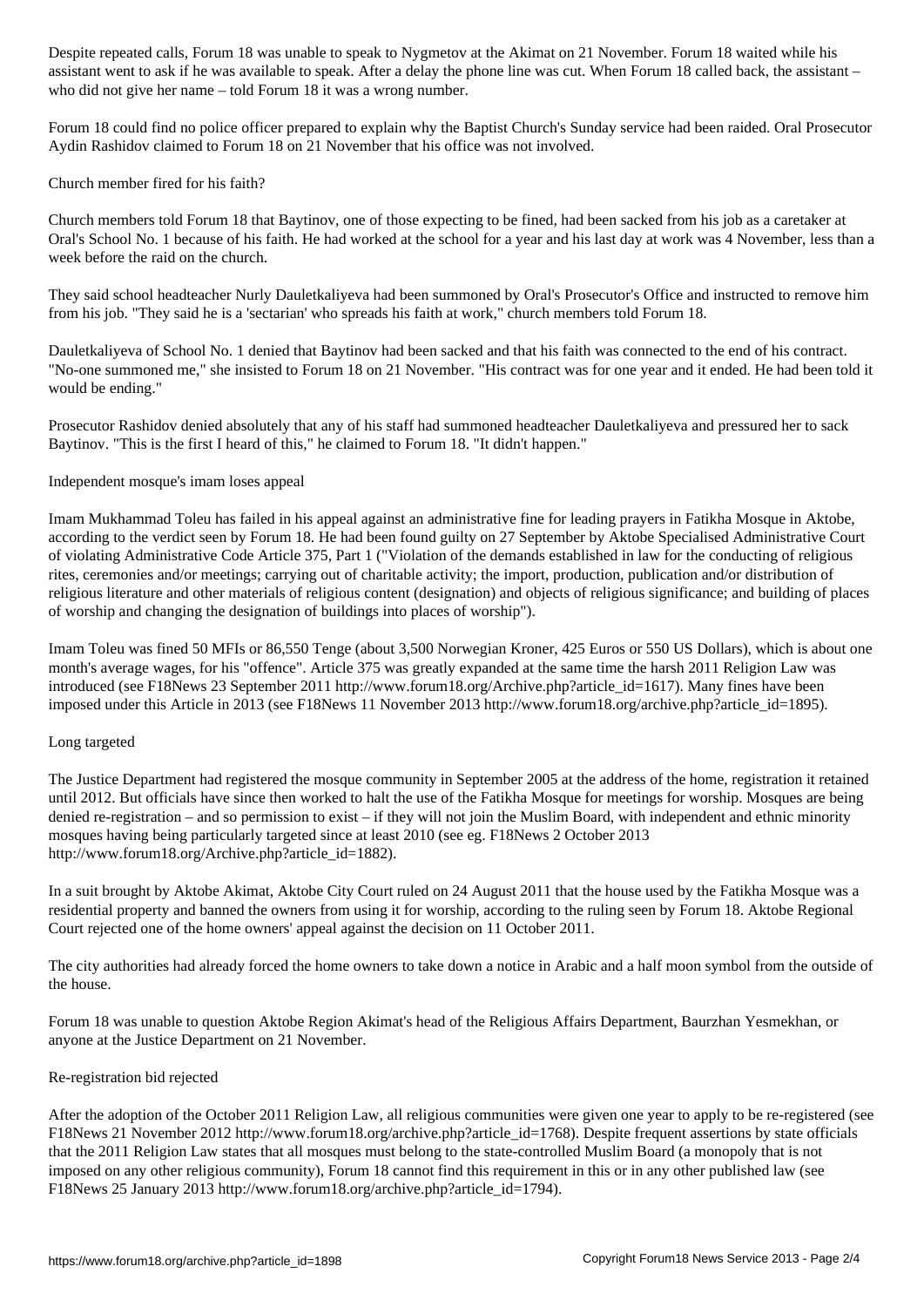Justice Department rejected the application, claiming the documents "were not in accord with the demands of the law".

Many religious communities complained of what they variously described as the "complex", "burdensome", "arbitrary", "unnecessary" and "expensive" compulsory re-registration process – which broke the country's international human rights obligations (see F18News 21 November 2012 http://www.forum18.org/archive.php?article\_id=1768).

On 27 November 2012, Aktobe Region Inter-District Specialised Economic Court approved the Justice Department's suit to liquidate Fatikha Mosque, according to the ruling seen by Forum 18.

However, state-approved Muslim communities, along with the Catholic Church, were given different and more favourable treatment to other communities in state decisions on whether they were allowed to exist (see F18News 21 November 2012 http://www.forum18.org/archive.php?article\_id=1768).

### Raid

The most recent trouble for Fatikha Mosque began when a meeting for Friday prayers was raided on 19 July 2013. Up to 30 worshippers were present. Adilbek Zhanybekuli of the police Department for the Struggle Against Extremism told Aktobe Specialised Administrative Court on 27 September that he had received a report that individuals were praying at the mosque and called in the Prosecutor's Office and the National Security Committee (KNB) secret police.

Toleu told the court that "no law bans praying five times a day". However, the court found him guilty, based on statements from officials and photographs they had taken.

On 14 November, Aktobe Regional Court rejected Toleu's appeal, according to the verdict seen by Forum 18.

# "No permission to meet"

Prosecutor's Assistant Talap Usnadin, who had appeared in Aktobe Specialised Administrative Court, defended the prosecution. "They had no registration and no permission to meet [for worship]," he insisted to Forum 18 from Aktobe on 20 November. Asked why, he insisted that "they need permission from the local authorities".

An officer of the police Department for the Struggle Against Extremism told Forum 18 on 21 November that Zhanybekuli, who had initiated the case against Toleu, was not in the office. "I can't give any information on the case," he added and put the phone down.

Also liquidated at the same time as Fatikha Mosque was Aktobe's Nurdaulet Mosque – a Hanafi Sunni community in the city centre. Community members chose not to challenge the final liquidation but insisted they would continue to seek to function and gain new registration (see F18News 1 March 2013 http://www.forum18.org/archive.php?article\_id=1809).

### Struggling to survive

One independent mosque that is still struggling through the courts to continue to exist is the Tatar-Bashkir Mosque in Petropavl in North Kazakhstan Region (see eg. F18News 2 October 2013 http://www.forum18.org/archive.php?article\_id=1882). On 30 October North Kazakhstan Regional Court rejected the community's latest appeal against an earlier court decision setting up a commission to liquidate the community, according to the decision seen by Forum 18.

"We have lodged a case now to Kazakhstan's Supreme Court, and if that fails we will try to bring a case internationally," one community member told Forum 18 from Petropavl on 20 November.

Appeals from Kazakhstan against violations of the state's international human rights commitments are possible to the United Nations (UN) Human Rights Committee and other UN mechanisms in Geneva. These include the office of the Special Rapporteur on Freedom of Religion or Belief (see http://www.ohchr.org/EN/Issues/FreedomReligion/Pages/complaints.aspx and in Russian http://www2.ohchr.org/english/issues/religion/docs/questionnaire-r.doc).

Up to about 40 community members still gather for Friday prayers at the mosque, compared to up to 150 before the 2011 Religion Law. Attendance has dropped because "people are afraid of the authorities". The imam and members of another independent mosque denied re-registration after intense state pressure - who asked not to be identified - told Forum 18 that when they met to discuss applying for new registration, officials "came out of nowhere" and threatened them with punishment.

Initial attempts to cut electricity off from the Tatar-Bashkir mosque after the initial court decision liquidating the community have been suspended, the community member added (see eg. F18News 2 October 2013 http://www.forum18.org/archive.php?article\_id=1882).